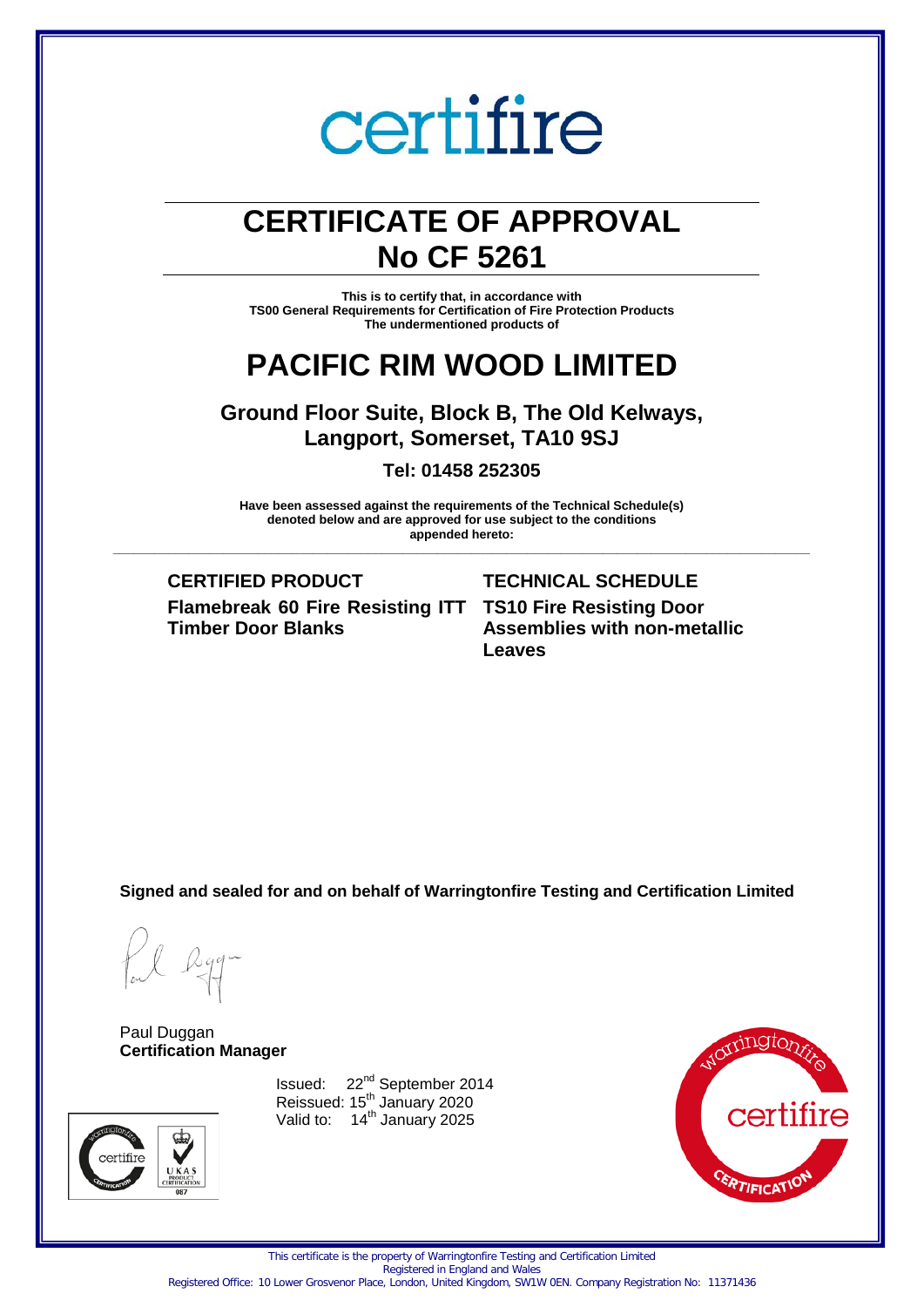# **CERTIFICATE No CF 5261 PACIFIC RIM WOOD LIMITED**

# **Pacific Rim Wood Limited. Flamebreak 60 - 54 mm Timber Door Blanks**

This approval relates to the use of the above doors in providing fire resistance of 60 minutes insulation (if incorporating not more than 20% of uninsulating glass) and 60 minutes integrity as defined in BS 476: Part 22: 1987. Subject to the undermentioned conditions, the doors would be expected to meet the relevant requirements of BS 9999 for FD60 door assemblies/doorsets when used in accordance with the provisions therein.

- 1. This certification is provided to the client for their own purposes and we cannot opine on whether it will be accepted by Building Control authorities or any other third parties for any purpose.
- 2. The doors are approved on the basis of:
	- i) Initial type testing
	- ii) A design appraisal against TS10
	- iii) Inspection and surveillance of factory production control
	- iv) Certification under a CERTIFIRE approved Quality Management System
	- v) Audit testing in accordance with TS10
- 3. The doors comprise tri-laminate hardwood cored, timber framed leaves in various finishes for use with timber frames, with intumescent edge seals (ITT FD60).
- 4. This approval is applicable to both complete door assemblies and door leaves. Where the door is not supplied in a fully fitted form it is a condition of this approval that an agreed Data Sheet accompanies the product and is complied with in its entirety. Failure to do so will invalidate this approval and may jeopardise the fire performance of the door.
- 5. This approval is applicable to single-action, single and double-leaf, latched and unlatched, glazed and unglazed ITT assemblies, with square / unrebated meeting edges at leaf dimensions up to those detailed within Tables 1 and 2 below.
- 6. Glazing shall only be undertaken by a CERTIFIRE approved Licensed Door Processor, and shall be in accordance with the Data Information Sheet and construction specification. No site cutting or glazing of apertures is permitted.
- 7. Hardware items, including closing devices and intumescent fire seals, shall be as specified in the Data Sheet.
- 8. The door assembly shall be mechanically fixed to wall constructions having a fire resistance of at least 60 minutes.

Page 2 of 4 Signed AM/001

fil agg-

Issued: 22<sup>nd</sup> September 2014 Reissued:  $15<sup>th</sup>$  January 2020<br>Valid to:  $14<sup>th</sup>$  January 2025 14<sup>th</sup> January 2025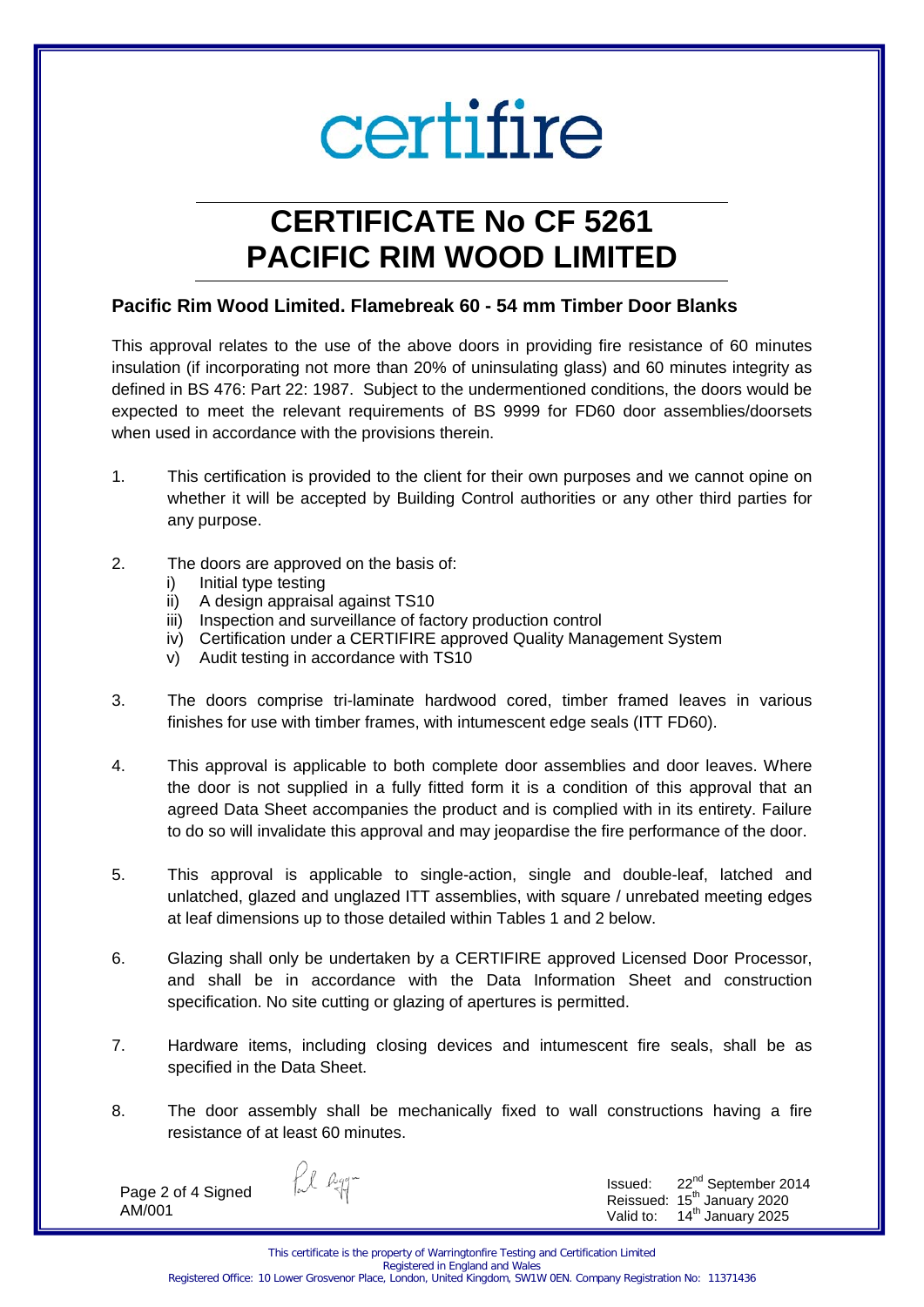# **CERTIFICATE No CF 5261 PACIFIC RIM WOOD LIMITED**

# **Pacific Rim Wood Limited. Flamebreak 60 - 54 mm Timber Door Blanks**

- 9. Labels to the CERTIFIRE design, or approved by CERTIFIRE, referencing CERTIFIRE and CERTIFIRE Ref. No. CF5261 and FD60 classifications resistance shall be affixed to each door in the prescribed position.
- 10. This approval relates to on-going production. The product and/or its immediate packaging is identified with the manufacturer's name, the product name or number, the CERTIFIRE name or name and mark, together with the CERTIFIRE certificate number and application when appropriate.

# **Table 1. Flamebreak 660 Maximum Permitted Door Leaf Dimensions for Fire Performance**

| Door assembly configuration                                                                                                                                               | <b>Maximum Height</b><br>(mm) | <b>Maximum Width</b><br>(mm) | Area<br>(m <sup>2</sup> ) |
|---------------------------------------------------------------------------------------------------------------------------------------------------------------------------|-------------------------------|------------------------------|---------------------------|
| <b>Flamebreak 660</b><br>Single-Acting, Single-Leaf<br>Latched / Unlatched<br>2No. Pyrostrip 15 x 4 mm intumescents                                                       | 2388<br>(at 1179 wide)        | 1183<br>(at 2380 high)       | 2.82                      |
| Flamebreak 660<br>Single-Acting, Double-Leaf<br>Latched / Unlatched<br>2No. Pyrostrip 15 x 4 mm intumescents<br>(frame and one meeting edge)<br>and 1No 30 x 4 mm to head | 2155<br>(at 935 wide)         | 935<br>(at 2155 high)        | 2.02                      |
| Flamebreak 660<br>Single-Acting, Single-Leaf<br>Latched / Unlatched<br>2No. Pyroplex 8700 15 x 4 mm intumescents                                                          | 2236<br>(at 936 wide)         | 971<br>(at 2156 high)        | 2.09                      |
| Flamebreak 660<br>Single-Acting, Double-Leaf<br>Latched / Unlatched<br>2No. Pyroplex 8700 15 x 4 mm intumescents<br>(frame and one meeting edge)                          | 2236<br>(at 936 wide)         | 971<br>(at 2156 high)        | 2.09                      |

**Note:** Under no circumstances must either the maximum height or maximum width be exceeded without separate CERTIFIRE approval.

Double-leaf dimensions given in the table above relate to each leaf.

Page 3 of 4 Signed

AM/001

Issued: 22nd September 2014 Reissued:  $15^{th}$  January 2020<br>Valid to:  $14^{th}$  January 2025 14<sup>th</sup> January 2025

Registered Office: 10 Lower Grosvenor Place, London, United Kingdom, SW1W 0EN. Company Registration No: 11371436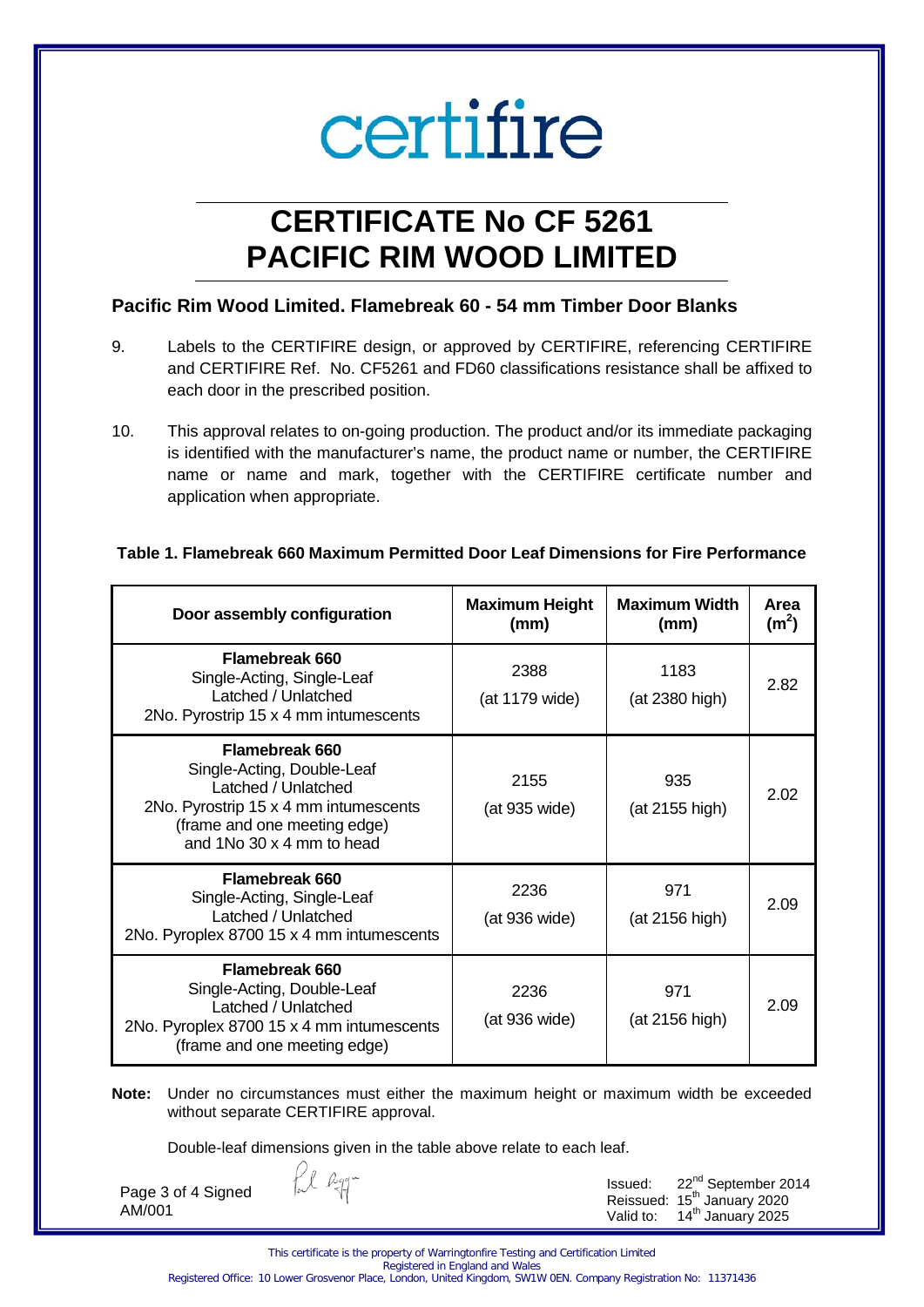# **CERTIFICATE No CF 5261 PACIFIC RIM WOOD LIMITED**

# **Pacific Rim Wood Limited. Flamebreak 60 - 54 mm Timber Door Blanks**

**Table 2. Flamebreak FF660 Max. Permitted Door Leaf Dimensions for Fire Performance** 

| Door assembly configuration                                                                                           | <b>Maximum Height</b> | <b>Maximum Width</b>  | Area    |
|-----------------------------------------------------------------------------------------------------------------------|-----------------------|-----------------------|---------|
|                                                                                                                       | (mm)                  | (mm)                  | $(m^2)$ |
| <b>Flamebreak FF660</b><br>Single-Acting, Single-Leaf<br>Latched / Unlatched<br>2No. Pyrostrip 15 x 4 mm intumescents | 2096<br>(at 926 wide) | 933<br>(at 2080 high) | 1.94    |

**Note:** Under no circumstances must either the maximum height or maximum width be exceeded without separate CERTIFIRE approval.

Double-leaf dimensions given in the table above relate to each leaf.

Page 4 of 4 Signed AM/001

fil egg-

Issued:  $22^{nd}$  September 2014 Reissued: 15<sup>th</sup> January 2020 Valid to: 14<sup>th</sup> January 2025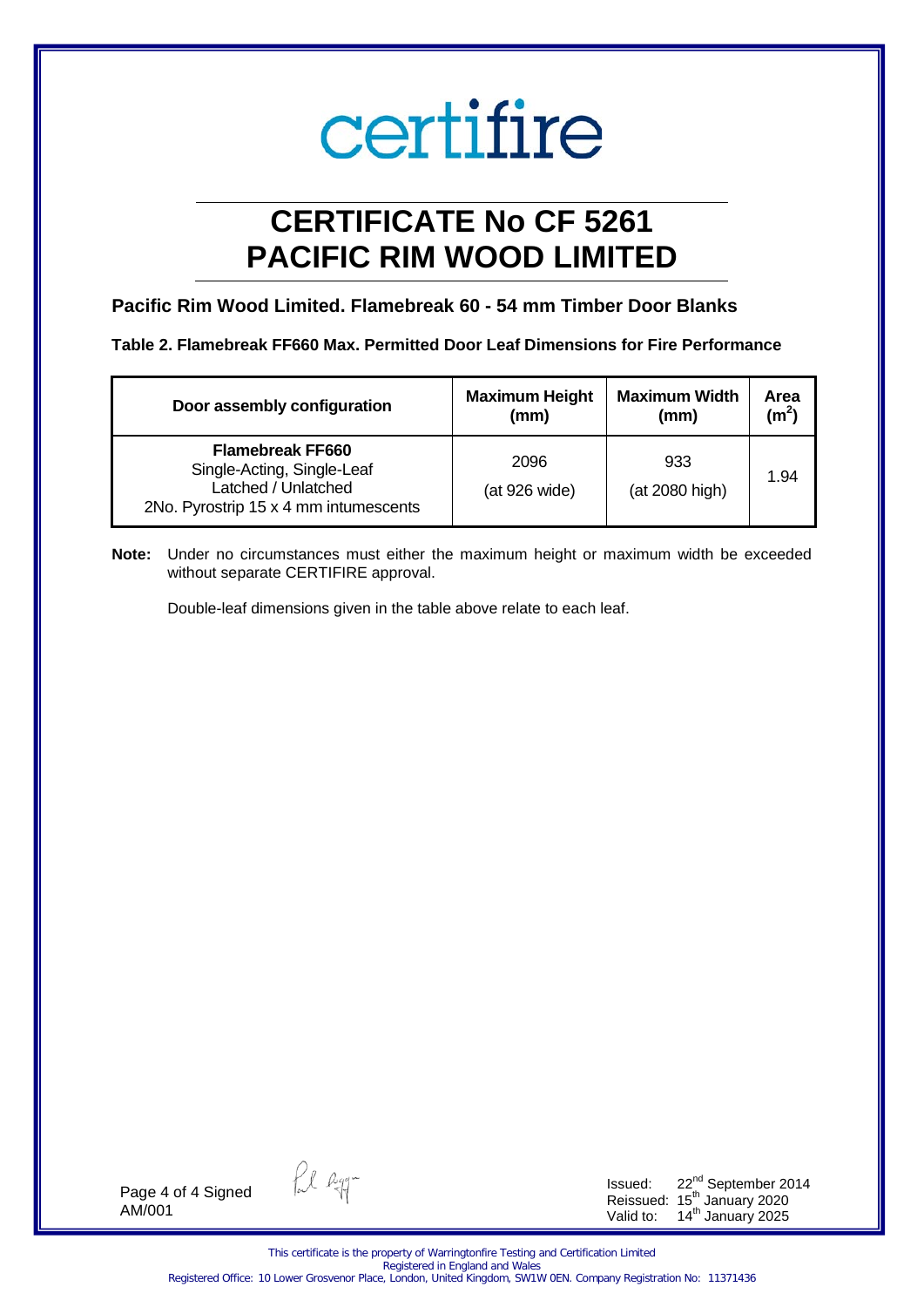# **PACIFIC RIM WOOD LIMITED FD60 FLAMEBREAK TIMBER DOOR BLANKS CF 5261 DATA SHEET**

#### **1. General**

This door leaf has been fire tested and is certified by CERTIFIRE as being capable of providing fire resistance of 60 minutes integrity and 60 minutes insulation (if incorporating not more than 20% of uninsulated glass) as defined in BS 476: Part 22: 1987, when installed in accordance with the following conditions. Subject to these, the door will meet the relevant requirements of BS 9999 for FD60 when used in accordance with the provisions therein.

In recognition of this, the leaf carries a prefixed label on the top or hanging edge of the door, issued under the terms of the CERTIFIRE scheme. This label uniquely identifies the door leaf, the manufacture of which complies with a CERTIFIRE approved Quality Management System and is subject to on-going surveillance. This label shall not be removed.

It is emphasised that the certification is conditional upon the following instructions being complied with in their entirety. Failure to do so will invalidate this approval and may jeopardise the fire performance of the door.

# **2. Door Leaf Dimensions**

This approval is applicable to single-action, single and double-leaf, latched and unlatched, assemblies at leaf dimensions up to those detailed within Tables 1and 2 below.

| Door assembly configuration                                                                                                                                               | <b>Maximum Height</b><br>(mm) | <b>Maximum Width</b><br>(mm) | Area<br>(m <sup>2</sup> ) |
|---------------------------------------------------------------------------------------------------------------------------------------------------------------------------|-------------------------------|------------------------------|---------------------------|
| <b>Flamebreak 660</b><br>Single-Acting, Single-Leaf<br>Latched / Unlatched<br>2No. Pyrostrip 15 x 4 mm intumescents                                                       | 2388<br>(at 1179 wide)        | 1183<br>(at 2380 high)       | 2.82                      |
| Flamebreak 660<br>Single-Acting, Double-Leaf<br>Latched / Unlatched<br>2No. Pyrostrip 15 x 4 mm intumescents<br>(frame and one meeting edge)<br>and 1No 30 x 4 mm to head | 2155<br>(at 935 wide)         | 935<br>(at 2155 high)        | 2.02                      |
| Flamebreak 660<br>Single-Acting, Single-Leaf<br>Latched / Unlatched<br>2No. Pyroplex 8700 15 x 4 mm intumescents                                                          | 2236<br>(at 936 wide)         | 971<br>(at 2156 high)        | 2.09                      |
| <b>Flamebreak 660</b><br>Single-Acting, Double-Leaf<br>Latched / Unlatched<br>2No. Pyroplex 8700 15 x 4 mm intumescents<br>(frame and one meeting edge)                   | 2236<br>(at 936 wide)         | 971<br>(at 2156 high)        | 2.09                      |

#### **Table 1. Flamebreak 660 Maximum Permitted Door Leaf Dimensions for Fire Performance**

**Note:** Under no circumstances must either the maximum height or maximum width be exceeded without separate CERTIFIRE approval.

Double-leaf dimensions given in the table above relate to each leaf.

 January 2020Page 1 of 8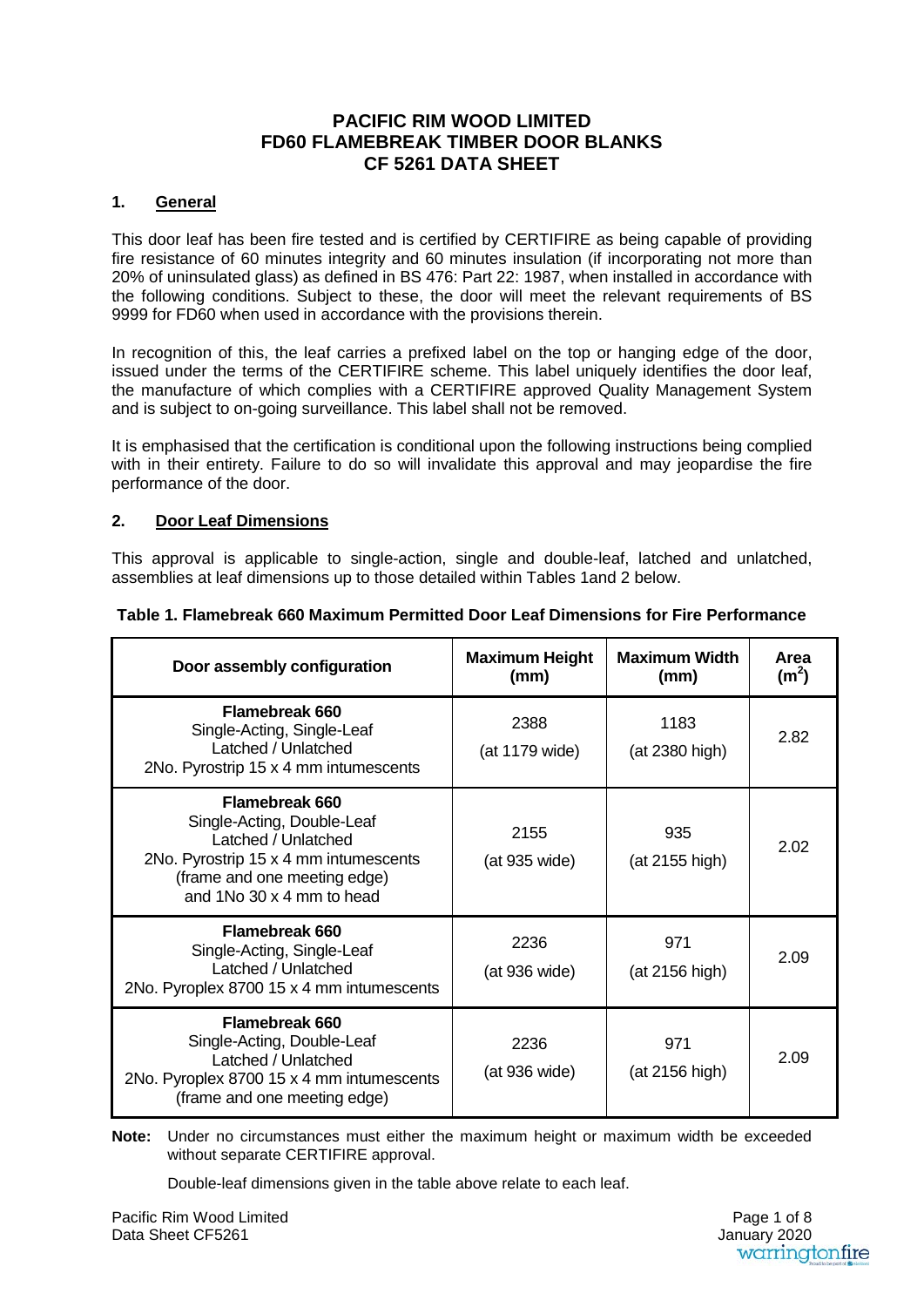# **Table 2. Flamebreak FF660 Max. Permitted Door Leaf Dimensions for Fire Performance**

| Door assembly configuration                                                                                           | <b>Maximum Height</b> | <b>Maximum Width</b>  | Area              |
|-----------------------------------------------------------------------------------------------------------------------|-----------------------|-----------------------|-------------------|
|                                                                                                                       | (mm)                  | (mm)                  | (m <sup>2</sup> ) |
| <b>Flamebreak FF660</b><br>Single-Acting, Single-Leaf<br>Latched / Unlatched<br>2No. Pyrostrip 15 x 4 mm intumescents | 2096<br>(at 926 wide) | 933<br>(at 2080 high) | 1.94              |

**Note:** Under no circumstances must either the maximum height or maximum width be exceeded without separate CERTIFIRE approval.

Double-leaf dimensions given in the table above relate to each leaf.

#### **3. Door Frame**

To be any of the following:-

| Hardwood<br>(excluding Ash, Beech & Iroko) | Density:<br>I)                                                                                                                | 640 kg/m <sup>3</sup> min.                                                                                                                                                                          |
|--------------------------------------------|-------------------------------------------------------------------------------------------------------------------------------|-----------------------------------------------------------------------------------------------------------------------------------------------------------------------------------------------------|
|                                            | ii) Dimensions:                                                                                                               | 70 mm by 32 mm min.                                                                                                                                                                                 |
|                                            | iii) Door Stop:                                                                                                               | 12 mm deep pinned, screwed or rebated from<br>solid.<br>Where the stop is rebated from solid the<br>overall frame thickness must be increased by<br>12 mm to accommodate the 12 mm rebate<br>depth. |
| Jointing:                                  | Butt joints, mortice and tenon, mitred or half lapped joints with<br>the head screw fixed to the jambs using two steel screws |                                                                                                                                                                                                     |
| Door to frame gaps:                        | Not to exceed 4 mm except at threshold where up to 8 mm is<br>permitted and 3.5 mm at the meeting stiles.                     |                                                                                                                                                                                                     |

#### **4. Overpanels / Sidepanels**

Framed overpanels incorporating a transom rail 32 mm thick (minimum) hardwood (excluding Ash, Beech and Iroko), may be included up to a maximum size of 1000 mm high

Framed sidepanels including a mullion 32 mm thick (minimum) hardwood (excluding Ash, Beech and Iroko), may be included up to maximum width of 1000 mm

Framed overpanels/sidepanels to be manufactured as per any of the door leaf specifications, but may omit all stiles and rails. Panels should be bedded against beads or the stop of the rebate and be screw fixed at minimum 400 mm centres.

Entire framed overpanel/sidepanel may be glazed in accordance with point 5 below

# **5. Glazed Fanlights and Sidelights**

Any CERTIFIRE approved glazing systems may be used providing the specification and installation details given in the appropriate certification documents are adhered to.

 January 2020Page 2 of 8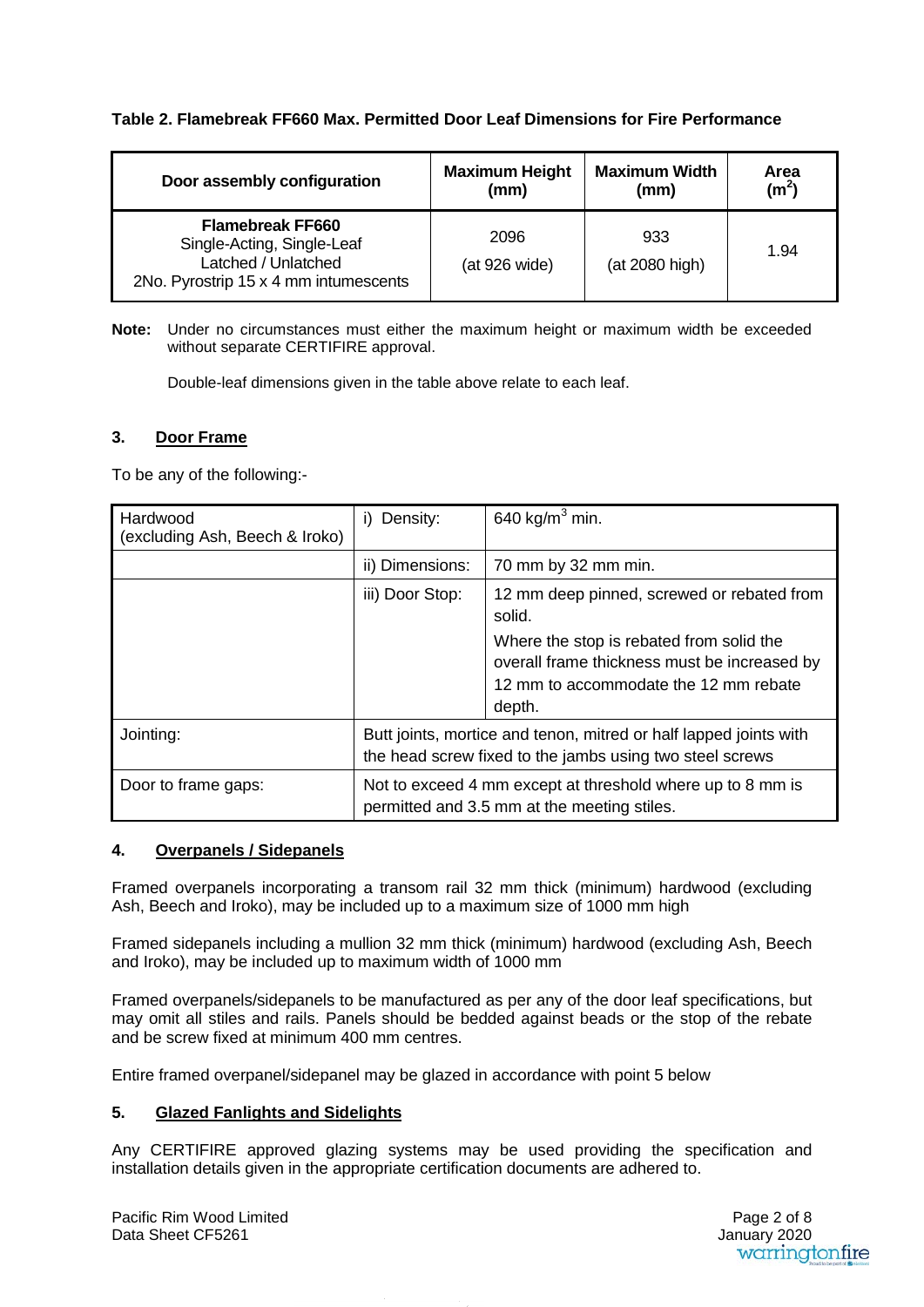# **6. Supporting Construction**

The door assemblies are approved to be installed in brick, block, masonry, timber or steel stud of minimum thickness 85 mm, providing at least 60 minutes fire resistance. Where stud partitions are used these should be suitably constructed to provide a secure fixing for the door assemblies as recommended by the partition manufacturer.

# **7. Installation**

The opening may be lined with hardwood which shall be continuous and of minimum width, 85mm. Each door frame jamb to be fixed through to the wall at not less than four points with steel or nylon fixings at maximum 600 mm centres penetrating the wall to at least 50 mm. Architraves are optional with no restrictions on material, size or fixing.

Door assemblies shall be installed as stated in BS 8214. Suitable CERTIFIRE approved lineal gap sealing systems may also be utilised to protect the frame/supporting construction gap, subject to the conditions contained within the relevant certificate.

The use of third party accredited installers provides a means of ensuring that installations have been conducted by knowledgeable contractors, to appropriate standards, thereby increasing the reliability of the anticipated performance in fire.

# **8. Leaf Size Adjustment**

Door leaves of this design have been tested in single & double leaf configuration both with & without stiles & bottom rails. This therefore permits the door leaves to be reduced in height and/or width without restriction, providing that reduction in height is made from the bottom edge only & the top rail remains in position. One or both stiles may be reduced or totally removed to achieve the required width.

Door leaves may therefore be trimmed to fit the frame by the following maximum amounts:

- Top: 3 mm applicable to doors both with and without lippings to the top edge
- Bottom: Unlimited\*
- Vertical edges: Unlimited\*

\* The bottom rail and stiles can be removed completely, but the door must be lipped to all edges in accordance with Section 9.

Note that the maximum door to frame and door to threshold gaps specified shall not be exceeded, **nor shall the door edge fitted with the CERTIFIRE label be trimmed** since removal of the label will invalidate the certification.

The labelled edge may be subjected to minor 'shooting-in', providing the label is not damaged or removed in the process, and the amount of material removed does not exceed that stated previously.

# **9. Lippings**

| Hardwood        | Density:                                     | 640 kg/m <sup>3</sup> minimum |
|-----------------|----------------------------------------------|-------------------------------|
| (Excluding Ash, | Thickness:<br>ii)                            | Minimum 10 mm                 |
| Beech & Iroko)  |                                              | Maximum 20 mm                 |
|                 | iii) Adhesive:                               | Urea Formaldehyde or PVA      |
| Notes:          | All doors shall be lipped to all four edges. |                               |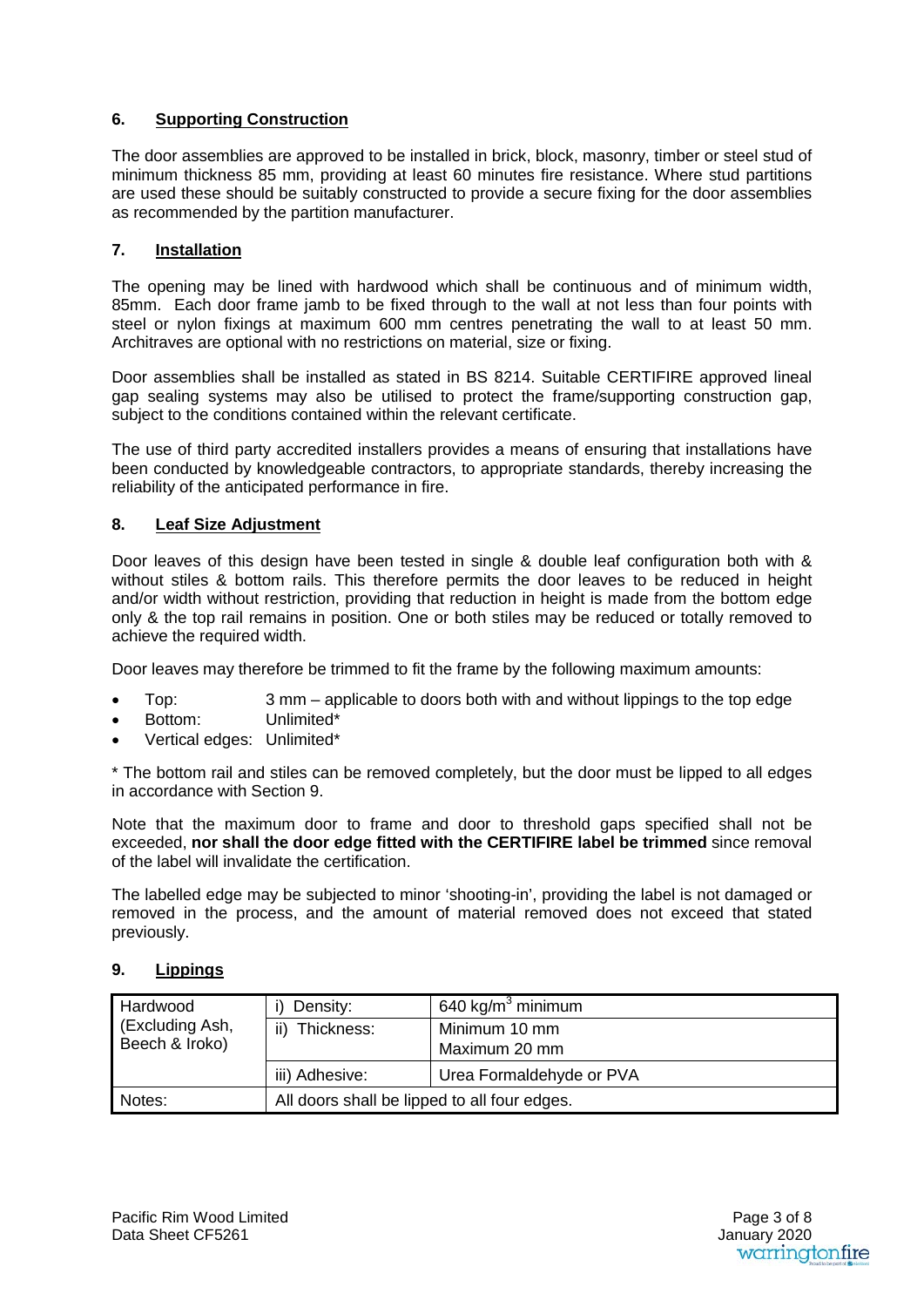# **10. Glazed Apertures**

All apertures to be factory prepared by a CERTIFIRE approved Licensed Door Processor. **No site cutting of apertures permitted as this will invalidate the certification.**

Door may incorporate CERTIFIRE approved glazing systems subject to the conditions contained within the relevant CERTIFIRE certificate (e.g. maximum size associated with glass, system, edge cover, aperture lining requirements, etc.) and the maximum pane dimensions given below (whichever is smaller):

Aperture dimensions: Doors may incorporate one or more vision panels to the maximum sizes identified in the table below: Area: Maximum glazed area of 0.39 m<sup>2</sup> per leaf<br>Margins: 150 mm from the perimeter edge, 150 mm 150 mm from the perimeter edge, 150 mm between apertures

| <b>Maximum Permitted Aperture Dimensions</b> |                      |                                |
|----------------------------------------------|----------------------|--------------------------------|
| Max. Width<br>Max. Height<br>(mm)<br>(mm)    |                      | Max. Area<br>(m <sup>2</sup> ) |
| 650<br>(at 600 wide)                         | 650<br>(at 600 high) | 0.39                           |

Hardwood or non-combustible setting blocks will be used to establish the correct edge cover.

Double-leaf door assemblies with equal width leaves shall both be similarly glazed.

# **11. Intumescent Seals**

CERTIFIRE certificated intumescent seals are required to be fitted to these doors as below.

# **For door assemblies to BS476: Part 22 – classified as FD60**

#### **Pyroplex 8700 Rigid Box Intumescent Seals**

| <b>Door Assembly Configuration</b>                                                                                                                                           | <b>Position</b> | <b>Required Intumescent Protection</b>                                                |
|------------------------------------------------------------------------------------------------------------------------------------------------------------------------------|-----------------|---------------------------------------------------------------------------------------|
| <b>Flamebreak 660</b><br>Single-Acting, Single-Leaf<br>Latched / Unlatched<br>(max. 2236 mm high or 971 mm<br>wide $-2.09$ m <sup>2</sup> max. area)                         | Head            | 2No. 15 mm wide by 4 mm thick<br>(fitted centrally 10 mm apart)                       |
|                                                                                                                                                                              | Vertical        | 2No. 15 mm wide by 4 mm thick<br>(fitted centrally 10 mm apart)                       |
| <b>Flamebreak 660</b><br>Single-Acting, Double-Leaf<br>Latched / Unlatched<br>Square meeting edges<br>(max. 2236 mm high or 971 mm<br>wide $-2.09$ m <sup>2</sup> max. area) | Head            | 2No. 15 mm wide by 4 mm thick<br>(fitted centrally 10 mm apart)                       |
|                                                                                                                                                                              | Hanging         | 2No. 15 mm wide by 4 mm thick<br>(fitted centrally 10 mm apart)                       |
|                                                                                                                                                                              | Meeting edges   | 2No. 15 mm wide by 4 mm thick in<br>primary leaf only<br>(fitted centrally 8mm apart) |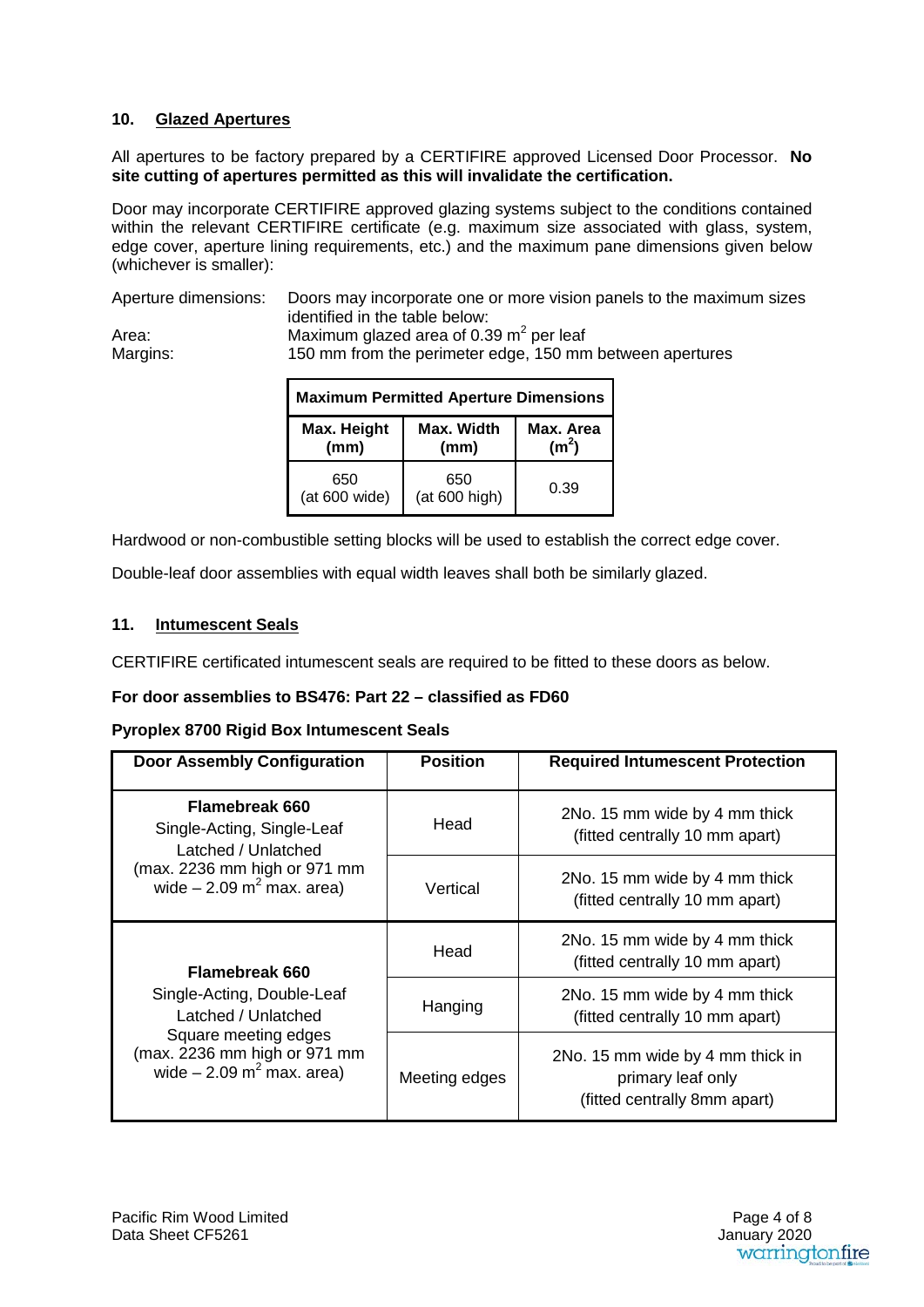#### **Mann McGowan Pyrostrip Intumescent Seals**

| <b>Door Assembly Configuration</b>                                                                                                                     | <b>Position</b> | <b>Required Intumescent Protection</b>                                                |
|--------------------------------------------------------------------------------------------------------------------------------------------------------|-----------------|---------------------------------------------------------------------------------------|
| <b>Flamebreak 660</b><br>Single-Acting, Single-Leaf                                                                                                    | Head            | 2No. 15 mm wide by 4 mm thick<br>(fitted centrally 10 mm apart)                       |
| Latched / Unlatched<br>(max. 2388 mm high or 1183 mm<br>wide $-2.82$ m <sup>2</sup> max. area)                                                         | Vertical        | 2No. 15 mm wide by 4 mm thick<br>(fitted centrally 10 mm apart)                       |
| <b>Flamebreak 660</b>                                                                                                                                  | Head            | 1No. 30 mm wide by 4 mm thick<br>(fitted centrally)                                   |
| Single-Acting, Double-Leaf<br>Latched / Unlatched<br>Square meeting edges<br>(max. 2155 mm high or 935 mm<br>wide $-2.02$ m <sup>2</sup> max. area)    | Hanging         | 2No. 15 mm wide by 4 mm thick<br>(fitted centrally 10 mm apart)                       |
|                                                                                                                                                        | Meeting edges   | 2No. 15 mm wide by 4 mm thick in<br>primary leaf only<br>(fitted centrally 8mm apart) |
| <b>Flamebreak FF660</b><br>Single-Acting, Single-Leaf<br>Latched / Unlatched<br>(max. 2096 mm high or 933 mm<br>wide $-1.94$ m <sup>2</sup> max. area) | Head            | 2No. 15 mm wide by 4 mm thick<br>(fitted centrally 10 mm apart)                       |
|                                                                                                                                                        | Vertical        | 2No. 15 mm wide by 4 mm thick<br>(fitted centrally 10 mm apart)                       |

Intumescent strips cannot be changed from the specific size type and location specified within this data sheet.

Seals may be interrupted at hinge and latch positions.

Smoke seals may be included subject to the conditions contained within the relevant CERTIFIRE certificate for the smoke seal.

# **12. Hinges**

Hinges shall be CE Marked against EN 1935 for use on 60 minute timber fire doors

| Number:                   | 3No. per leaf (minimum)                                                                                                    |                                      |  |
|---------------------------|----------------------------------------------------------------------------------------------------------------------------|--------------------------------------|--|
| Type:                     | Steel butt, journal supported fixed or loose pin. Any washers or ball<br>bearings to be of steel.                          |                                      |  |
| Positions*:               | 200 mm from the head of the leaf and 250-262 mm from the base of<br>the door leaf. 3rd hinge positioned central in height. |                                      |  |
| Dimensions:               | Blade height:                                                                                                              | 100 mm (+/- 20%)                     |  |
|                           | Blade width:                                                                                                               | 35 mm $(+/- 2$ mm                    |  |
|                           | <b>Blade thickness:</b>                                                                                                    | $3 \text{ mm } (+/- 0.5 \text{ mm})$ |  |
|                           | Knuckle dia.:                                                                                                              | $14 \, \text{mm}$ (+/- 1mm)          |  |
| Fixings:                  | Minimum 4 No. steel screws                                                                                                 |                                      |  |
|                           | Minimum M5 x 30 mm                                                                                                         |                                      |  |
| Intumescent: protection** | 1 mm Interdens sheet material behind each blade                                                                            |                                      |  |

\* The datum in all cases is the centreline of the hinge.

\*\* This specification overrides any requirement for additional intumescent identified in the hinge manufacturer's certification providing the hinge specification falls within the parameters identified above, specifically maximum dimensions and material.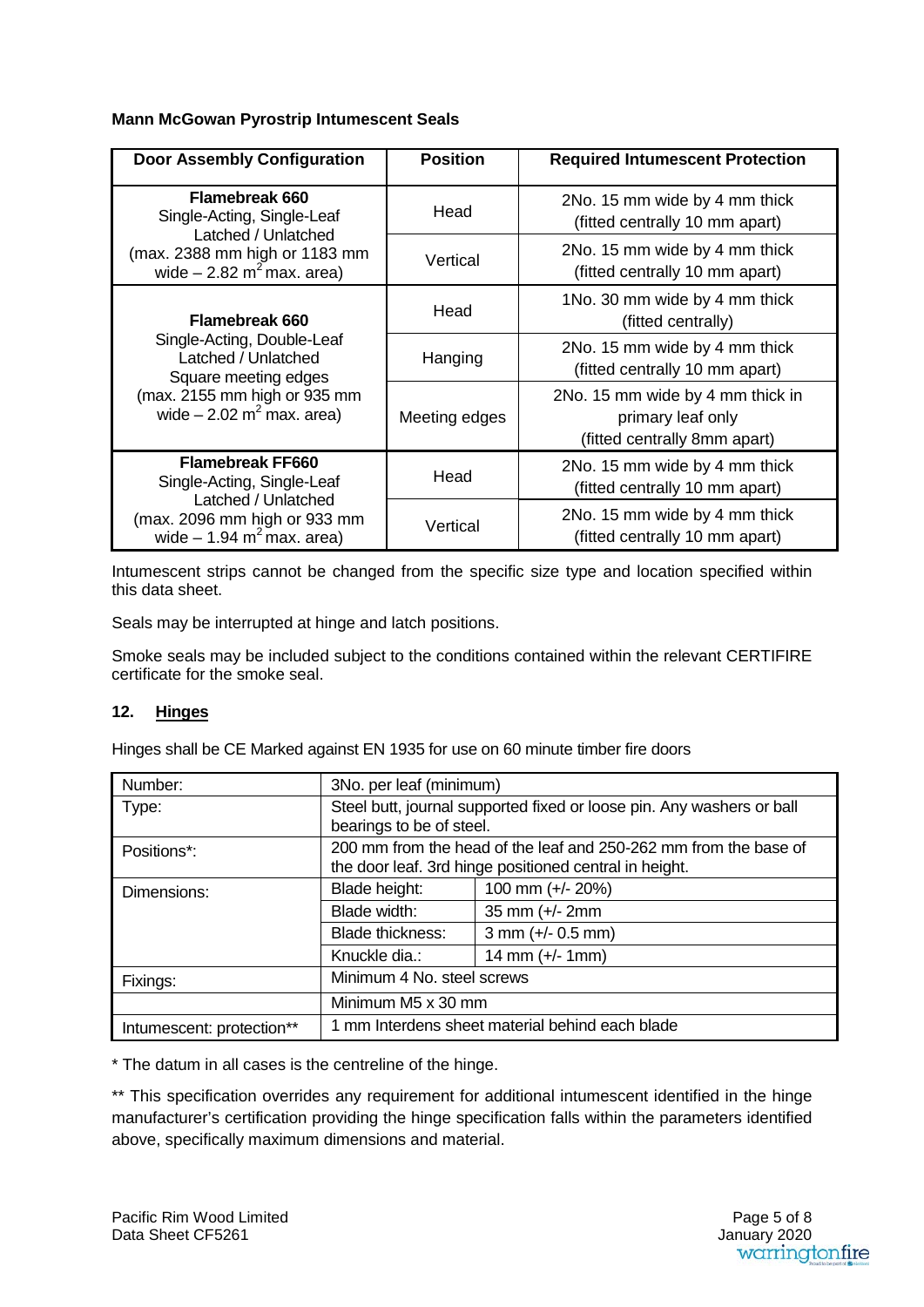Any other CERTIFIRE approved hinge may be fitted, providing the hinge dimension are no greater than 10% in blade width and 25% in blade height from that approved above.

Where the Certifire approved hinge exceeds the specification given above, the minimum requirement for intumescent protection to the hinges, by-passing perimeter intumescent, and the material density and thickness for the door and frame elements given in the hinge manufacture's CERTIFIRE certificate shall apply.

Any other CERTIFIRE approved hinges may be used, subject to the conditions contained within the relevant certificate.

## **13. Locks and Latches**

Locks/latches are not necessary although where fitted shall be CE Marked for use on 60 minute timber fire doors.

Tubular latches:

| Max. forend dimension    | 57 mm high x 27 mm wide                                          |
|--------------------------|------------------------------------------------------------------|
| Latchbolt material:      | Steel or brass                                                   |
| Position:                | Max. 1100 mm from bottom of door to centreline of lockcase       |
| Intumescent protection*: | 1 mm Interdens sheet material wrapped around the case and behind |
|                          | the forend and keep.                                             |
| Configuration            | Square / unrebated meeting edges only**                          |

\* This specification overrides any requirement for additional intumescent identified in the lock manufacturer's certification providing the lock/latch specification falls within the parameters identified above, specifically maximum dimensions and material.

Any other CERTIFIRE approved lock/latch may be fitted, providing no lock/strikeplate dimension is more than 25% of that approved above and subject to the conditions contained within the relevant certificate.

Where the Certifire approved lock/latch exceeds the specification given above, the minimum requirement for intumescent protection to the locks, latches and strikeplates, by-passing perimeter intumescent, and the material density and thickness for the door and frame elements given in the lock/latch manufacture's CERTIFIRE certificate shall apply.

\*\* The use of rebated meeting stiles is not permitted.

Recessing for locks should result in a tight fit, allowing for any intumescent protection where required.

No restriction on type and material of mechanical lever handles and knobs.

The use of mechanical locks in conjunction with electromechanical handles must be either CERTIFIRE approved for the application or subject to specific appraisal.

# **14. Self-Closing Devices**

All doors are required to be fitted with a CERTIFIRE certificated self-closing device. The exceptions are doors kept locked shut such as service access doors. Note: closers with mechanical hold-open mechanisms are not permitted to be used. Building Regulations may identify locations within domestic locations where self-closing devices are not mandatory.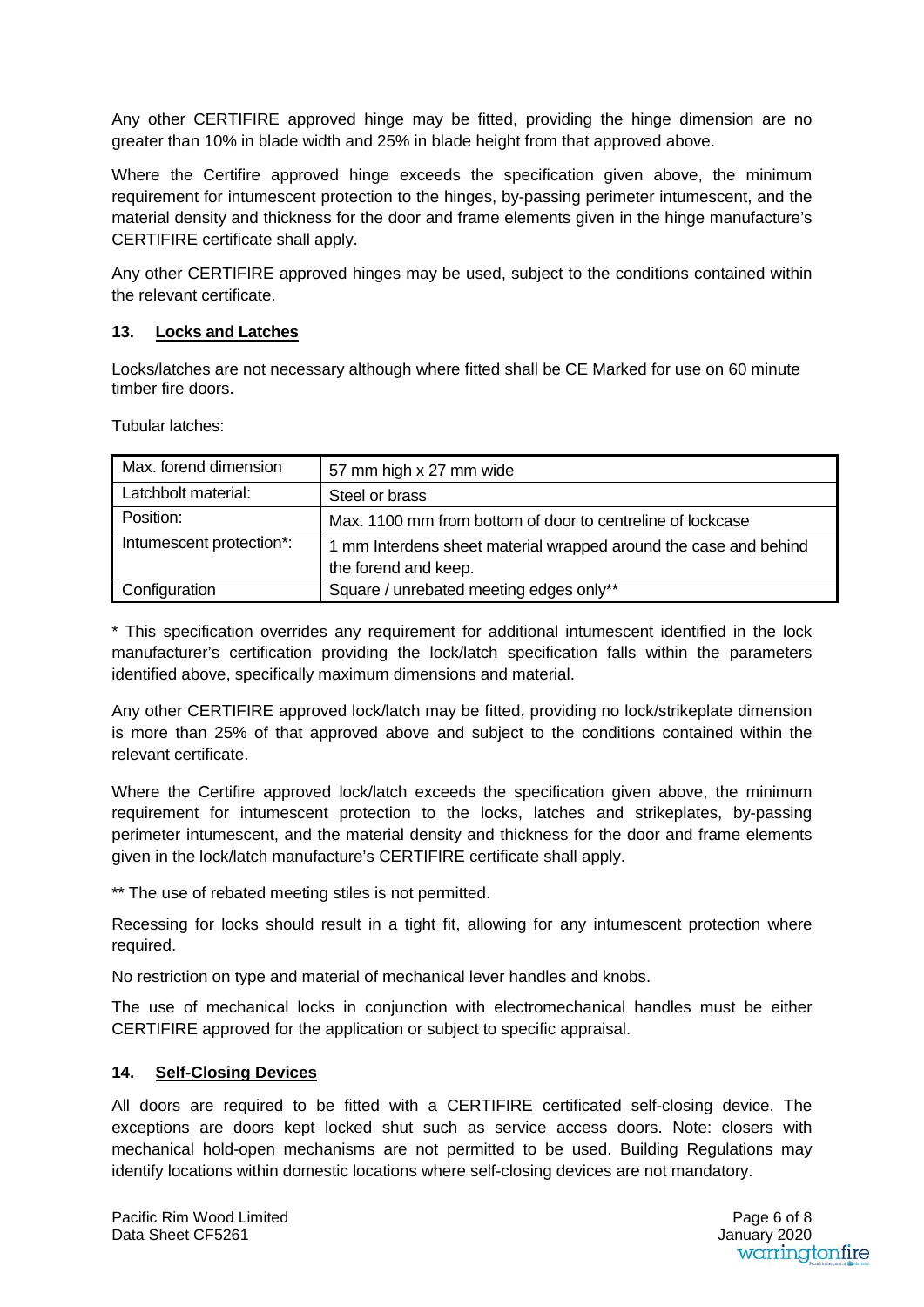The closers shall have a power rating appropriate to the leaf sizes, subject to the closer having the ability to close the door from any angle and against any latch and/ or seals fitted. The closer shall have the ability to provide a minimum size 3 closing force. Where doors are unlatched a minimum size 3 shall be maintained.

Closers shall be CE Marked against EN 1154 and categorised as grade 1 – suitable for use on fire / smoke door assemblies.

#### **14a. Surface mounted overhead closers**

Any CERTIFIRE approved surface mounted overhead closer may be fitted, subject to the conditions contained within the relevant certificate.

# **14b. Transom Mounted and Concealed Closers**

Not permitted

#### **14c. Floor Springs**

Not permitted

#### **15. Ancillary items**

# **Please note that hardware items other than those discussed within this certificate of approval are not permitted.**

#### **15a. Protection plates and signage**

Surface mounted plastic, steel, aluminium or brass plates are acceptable on the basis that:

- < 2mm thick
- Do not occupy more than 20% of the door leaf in total, or exceed 500mm in height for kickplates and 300mm for mid-plates, whichever is the smaller.
- Do not wrap around the vertical edges, and on the closing face do not extend beneath the door stops (generally 40-50mm narrower than door width)
- Plates/signage can be bonded with a thermally softening adhesive. Additionally screws may be used.

#### **15b. Flushbolts**

Not permitted

Secondary leaf may be secured with surface mounted bolts, attached to either face of the door.

#### **15c. Pull Handles**

Screw-fixed, bolt-fixed from the back and back-to-back fixed pull handles of steel, brass, aluminium and nylon coated, are permitted providing any through-bolt fixing is of steel.

#### **15d. Air transfer grilles**

#### **No site cutting of apertures permitted as this will invalidate the certification.**

Where apertures are pre-cut by a CERTIFIRE approved Licensed Door Processor, Intumescent Air Transfer Grilles may be fitted on site by NON-CERTIFIRE approved staff, and however, the